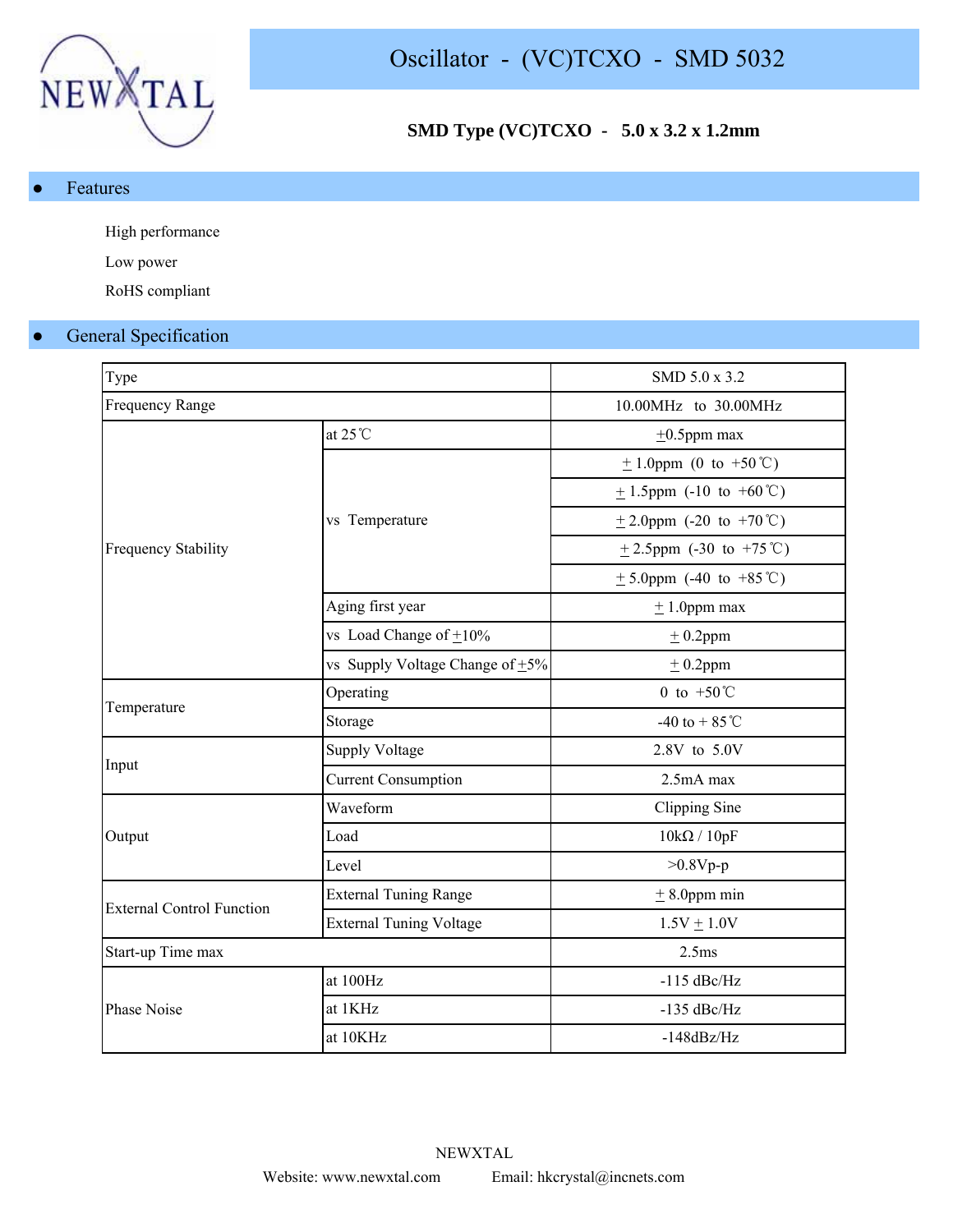# Oscillator - (VC)TCXO - SMD 5032

## Frequency Stability Codes (ppm)

| $A = +1.0$<br>— <del>—</del> | $B = \pm 1.5$ | $C = +2.0$ | $D = +2.5$<br>— — — — | $E = +3.0$ | $+4.0$<br>$F =$ |
|------------------------------|---------------|------------|-----------------------|------------|-----------------|
| $G = +5.0$<br>$\sim$         | $H = \pm 0.5$ |            |                       |            |                 |

## Operating Temperature Codes (℃)

| $= 0$ to $+50$     | $B = 0$ to $+70$   | $t = -20$ to $+70$ | $D = -30$ to $+75$ | $E = -40$ to $+85$   | $F = +10$ to $+70$ |
|--------------------|--------------------|--------------------|--------------------|----------------------|--------------------|
| $G = -40$ to $+60$ | $I = -30$ to $+80$ | $= -10$ to $+40$   | $I = -40$ to $+70$ | $\zeta = -10$ to +60 | $t = -30$ to $+70$ |

## **Marking**

#### **Frequency + TC(Holder: TCXO) + Date code ( Year Code + Month Code )**

#### **NEWXTAL (Company brand)**

Year Code:

| 2001 | 2002 | 2003 | 2004 | 2005 | 2006 | 2007 | 2008 | 2009 | 2010                | 2011 | 2012                     |
|------|------|------|------|------|------|------|------|------|---------------------|------|--------------------------|
|      |      |      |      |      |      |      |      |      | $\cap$<br>1 V<br>__ | . .  | $\overline{\phantom{0}}$ |

#### Month Code:

| Jan | $\mathbf{r}$<br>Feb | $\mathbf{r}$<br>March | Apr | May | June | July | August | September | October | $\sim$ $\sim$<br><b>Nov</b> | December |
|-----|---------------------|-----------------------|-----|-----|------|------|--------|-----------|---------|-----------------------------|----------|
|     |                     |                       |     |     |      |      |        |           |         |                             |          |

**For Example:**



## ● Ordering Information

| Holder                        | Type      | <b>SMD</b> Size | Stability                 | Temperature     | Input Voltage                                | Output Waveform            | Frequency | Lead-free   | Packing             |
|-------------------------------|-----------|-----------------|---------------------------|-----------------|----------------------------------------------|----------------------------|-----------|-------------|---------------------|
|                               |           |                 | (ppm)                     | $(^{\circ}\!C)$ | (V)                                          |                            |           |             |                     |
| TC=TCXO<br>$VT =$<br>VC(TCXO) | $S = SMD$ | $2=5.0x3.2$     | See tables                |                 | $1=3.3$<br>$2 = 5.0$<br>$3 = 3.0$<br>$4=2.8$ | $0 = \text{Clipping Sine}$ | xx.xxM    | LF=leadfree | TR=tape $&$<br>reel |
|                               |           |                 | $\pm 1.0$<br>$0$ to $+50$ |                 |                                              |                            |           |             |                     |
| ТC                            | S         | 2               | A                         | A               |                                              | $\bf{0}$                   |           | LF          | TR                  |

**For Example: TCS2AA20-10.000MLF/TR**